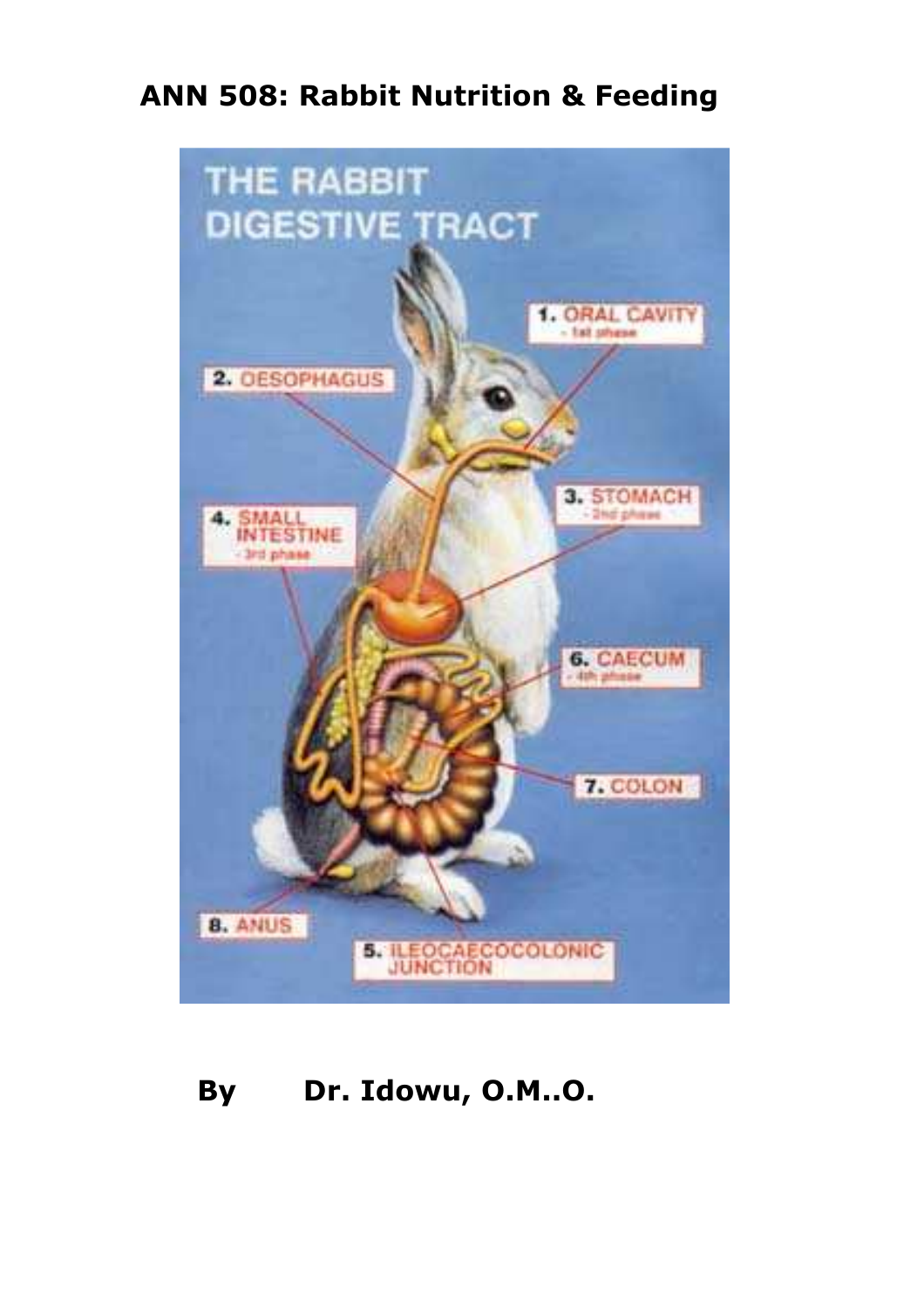### I. INTRODUCTION.

- A. Rabbits are monogastric (single stomach), herbivorous (eat plant material) animals.
- B. They need nutrients (such as proteins, carbohydrates, lipids or fats, minerals and vitamins) in specific amounts to grow and perform at their best.
	- 1. Feed is very important when raising rabbits, because it accounts for about 75 percent of your production costs.
	- 2. In the wild, rabbits eat a variety of grains, greens, roots, and roughages.
	- 3. Most domestic rabbits eat a pelleted feed made to meet their nutritional needs.
		- a. Rabbit pellets consist mostly of ingredients from plants (primarily alfalfa meal and wheat middlings).
		- b. Pelleted rabbit feeds are available from many companies and are easy to feed and store.
- C. Some rabbit raisers prefer to formulate (mix) their own rabbit diet.
	- 1. Rabbit feeds can be prepared from many readily available ingredients.
	- 2. The following feedstuffs are commonly used in diets for rabbits.
		- a. Green feeds -- growing plants such as grasses, weeds and leafy vegetables.
		- b. Root crops -- carrots, sweet potatoes, turnips and beets.
		- c. Cereal grains -- oats, wheat, barley,, grain sorghums, corn and rye.
		- d. Milled feed -- bran, middlings and shorts.
		- e. Hays -- alfalfa, clover, lespedeza and timothy.
		- f. Protein supplements -- soybean meal, peanut meal and dried milk products.
		- g. Salt.
- II. FEEDING.
	- A. Feeding has a strong influence on breeding, fertility, conception, kindling, nursing, growth, and resistance to disease.
		- 1. Young rabbits begin to consume feed when they are approximately three weeks of age.
		- 2. A well balance, palatable ration should be available to them at all times in amounts which will adequately supply their nutritional needs.
		- 3. Special "milk supplements" are not needed.
		- 4. The following table shows the amounts of feed which should be fed daily for young rabbits and other rabbits in various stages of the life cycle.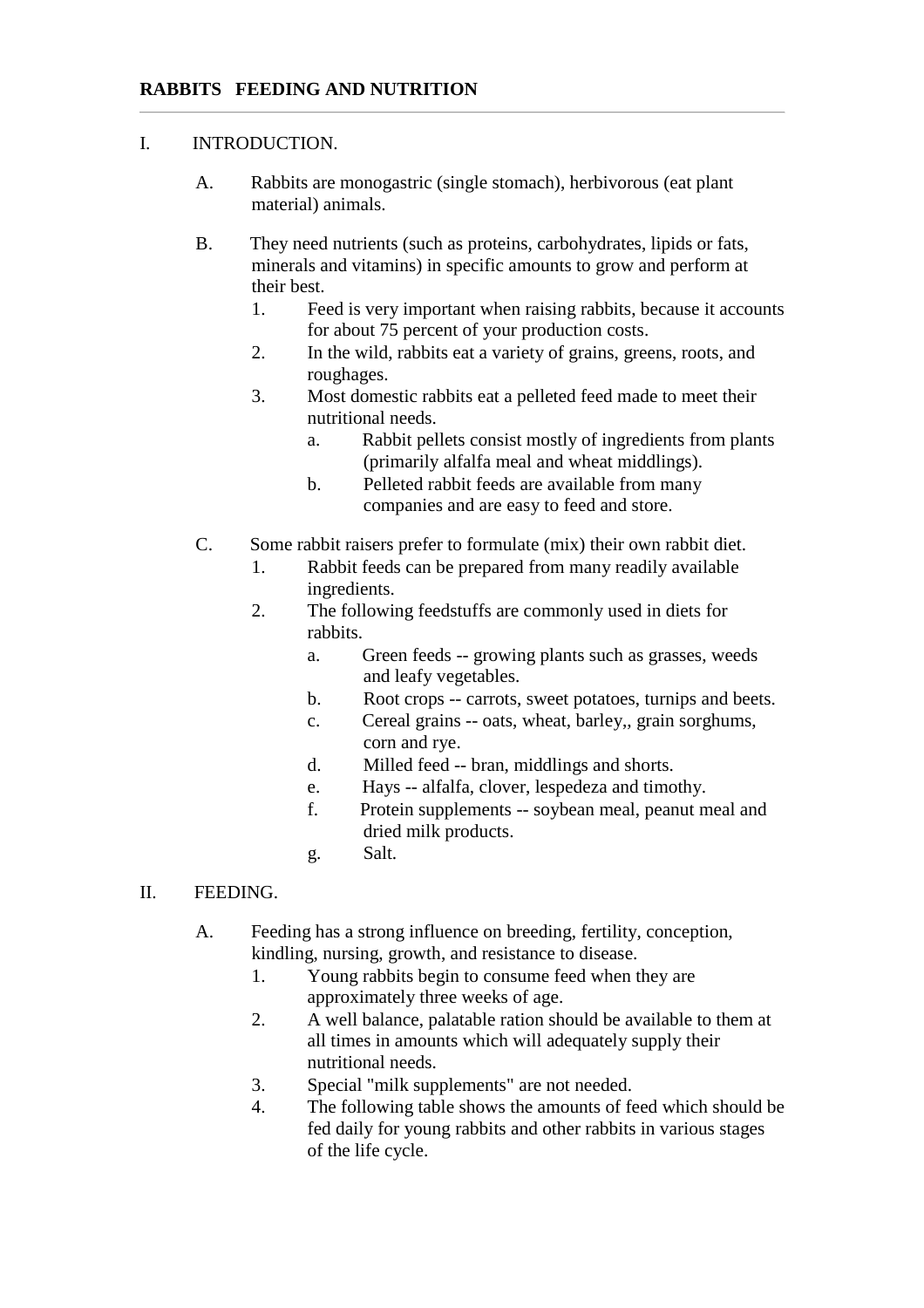|           | Age or Condition<br>Growing rabbits (After weaning)<br><b>Resting Does</b>                                                                    |                                                                                                                                                                                                                                                                                                                                                                                                                                                                                                                                                                                                              |                                                                                                                                                                                                                                                                                             | <b>Amount to Feed Daily</b><br>3 to 4 ounces                                                                                                                                                                                            |  |  |
|-----------|-----------------------------------------------------------------------------------------------------------------------------------------------|--------------------------------------------------------------------------------------------------------------------------------------------------------------------------------------------------------------------------------------------------------------------------------------------------------------------------------------------------------------------------------------------------------------------------------------------------------------------------------------------------------------------------------------------------------------------------------------------------------------|---------------------------------------------------------------------------------------------------------------------------------------------------------------------------------------------------------------------------------------------------------------------------------------------|-----------------------------------------------------------------------------------------------------------------------------------------------------------------------------------------------------------------------------------------|--|--|
|           |                                                                                                                                               |                                                                                                                                                                                                                                                                                                                                                                                                                                                                                                                                                                                                              |                                                                                                                                                                                                                                                                                             | 2 to 5 ounces                                                                                                                                                                                                                           |  |  |
|           | Does in Gestation                                                                                                                             |                                                                                                                                                                                                                                                                                                                                                                                                                                                                                                                                                                                                              |                                                                                                                                                                                                                                                                                             | 4 to 8 ounces                                                                                                                                                                                                                           |  |  |
|           |                                                                                                                                               |                                                                                                                                                                                                                                                                                                                                                                                                                                                                                                                                                                                                              | Nursing Does (until litter is 3 weeks of age) 6 to 8 ounces                                                                                                                                                                                                                                 |                                                                                                                                                                                                                                         |  |  |
|           | Does with litter of 7 or 8 (3 to 8 weeks)                                                                                                     |                                                                                                                                                                                                                                                                                                                                                                                                                                                                                                                                                                                                              |                                                                                                                                                                                                                                                                                             | 1 to 2 pounds                                                                                                                                                                                                                           |  |  |
| <b>B.</b> | 1.<br>2.                                                                                                                                      | Feed requirements for rabbits will vary with individual animals.<br>Proper amounts should be fed to keep the animal in good<br>physical condition without allowing it to become overly fat.<br>Fat rabbits should have feed reduced; thin rabbits should have<br>feed increased.<br>The most important thing is to feed only fresh, high<br>a.<br>quality pellets.<br>The way a pelleted feed is put together is<br>(1)<br>important.<br>(2)<br>small particles (fines).<br>(3)<br>not consume the fines.<br>Look at the end of the pellet.<br>(4)<br>The firm pellets will have squarer ends.<br>(5)<br>(a) |                                                                                                                                                                                                                                                                                             | The pellets should be firm and not broken into<br>Rabbits tend to only eat the solid pellets and will<br>If the ends of the pellet are extremely<br>ragged, this may indicate a softer pellet<br>which will produce a greater amount of |  |  |
|           | b.                                                                                                                                            |                                                                                                                                                                                                                                                                                                                                                                                                                                                                                                                                                                                                              | waste due to fines.<br>Feed every animal over 3 weeks of age one small                                                                                                                                                                                                                      |                                                                                                                                                                                                                                         |  |  |
|           |                                                                                                                                               |                                                                                                                                                                                                                                                                                                                                                                                                                                                                                                                                                                                                              | handful of legume hay every day.                                                                                                                                                                                                                                                            |                                                                                                                                                                                                                                         |  |  |
|           | Pellets or hay should never be fed if moldy.<br>$\mathbf{c}$ .                                                                                |                                                                                                                                                                                                                                                                                                                                                                                                                                                                                                                                                                                                              |                                                                                                                                                                                                                                                                                             |                                                                                                                                                                                                                                         |  |  |
|           | 3.<br>Some special feeding of nursing does is sometimes required.                                                                             |                                                                                                                                                                                                                                                                                                                                                                                                                                                                                                                                                                                                              |                                                                                                                                                                                                                                                                                             |                                                                                                                                                                                                                                         |  |  |
|           | a.                                                                                                                                            |                                                                                                                                                                                                                                                                                                                                                                                                                                                                                                                                                                                                              | The doe's ration is normally reduced to one-half the<br>usual amount on the day she kindles.<br>From the second to the seventh day, the amount of feed<br>is gradually increased daily.<br>After the first week, feed should be kept before the<br>nursing doe and her litter at all times. |                                                                                                                                                                                                                                         |  |  |
|           | b.                                                                                                                                            |                                                                                                                                                                                                                                                                                                                                                                                                                                                                                                                                                                                                              |                                                                                                                                                                                                                                                                                             |                                                                                                                                                                                                                                         |  |  |
|           | c.                                                                                                                                            |                                                                                                                                                                                                                                                                                                                                                                                                                                                                                                                                                                                                              |                                                                                                                                                                                                                                                                                             |                                                                                                                                                                                                                                         |  |  |
|           | d.                                                                                                                                            |                                                                                                                                                                                                                                                                                                                                                                                                                                                                                                                                                                                                              |                                                                                                                                                                                                                                                                                             | When hay, greens, or root crops are fed, the amount of                                                                                                                                                                                  |  |  |
|           | grain can be reduced.<br>When feeding greens, introduce small amounts at a time<br>e.<br>to rabbits, increasing total amount fed gradually to |                                                                                                                                                                                                                                                                                                                                                                                                                                                                                                                                                                                                              |                                                                                                                                                                                                                                                                                             |                                                                                                                                                                                                                                         |  |  |
|           | prevent diarrhea.<br>f.<br>Salt can be provided either by mixing into the feed at                                                             |                                                                                                                                                                                                                                                                                                                                                                                                                                                                                                                                                                                                              |                                                                                                                                                                                                                                                                                             |                                                                                                                                                                                                                                         |  |  |

- one percent or in the form of commercial salt cakes. g. Vitamins.<br>(1) Vit
- (1) Vitamin A is available form root crops and hay.
- (2) Vitamin B is found in greens and crude roughage.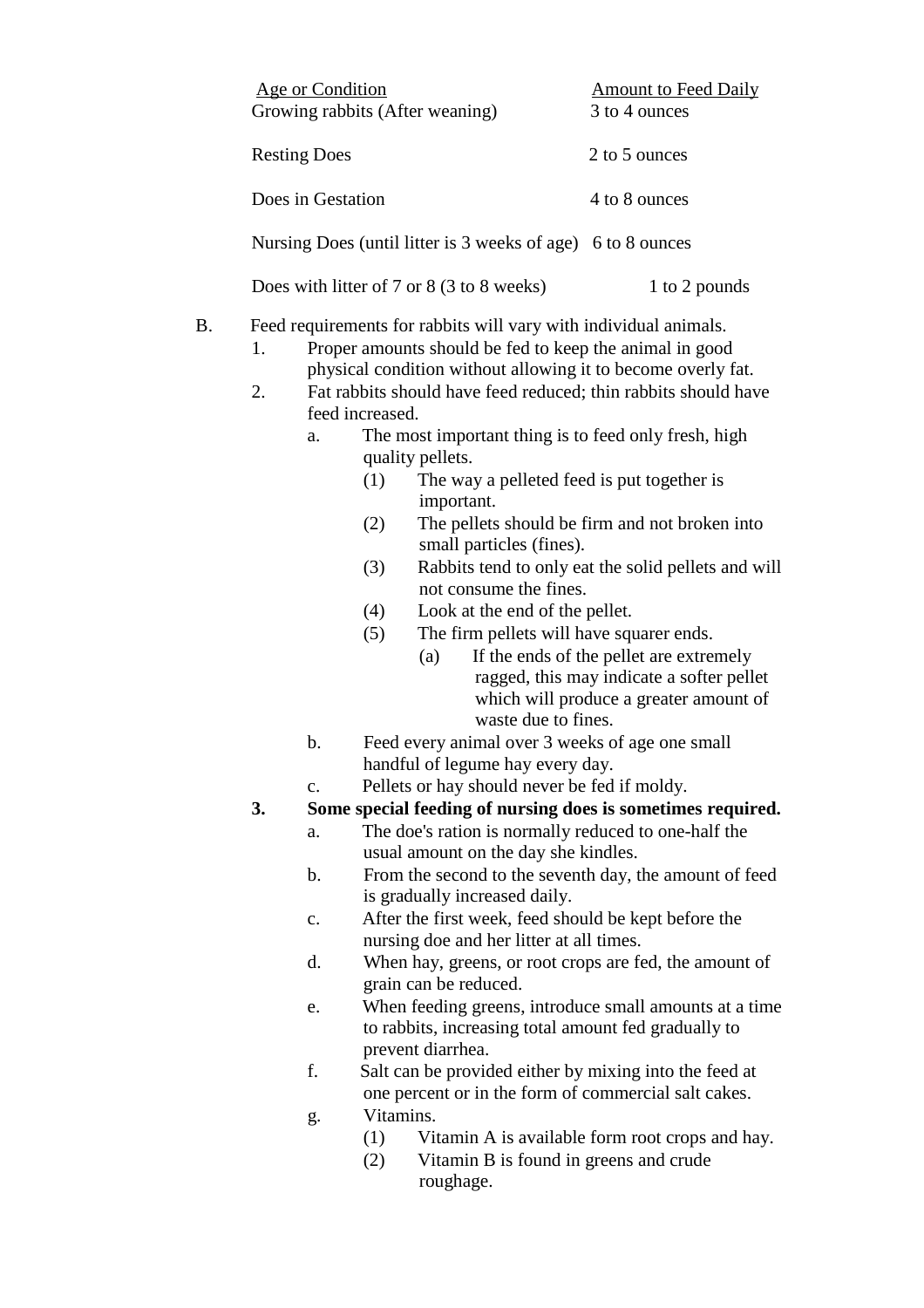(3) It is also synthesized in the rabbit's cecum and is obtained by the rabbit's re-ingesting its droppings.

## III. COPROPHAGY (ka-prof-a-gee).

- A. Rabbits are unique in that they produce tow types of fecal material, a hard, dry fecal pellet and a soft of "night" feces.
	- 1. The soft feces are produced in the cecum (a pouch located between the small and large intestines) and are consumed by the rabbit directly from it anus as they are excreted.
	- 2. This practice is called coprophagy or cecotrophy and usually takes place when the animal is alone.
- B. Some feces contain a mucus coating and are excreted in a cluster rather than as single pellets as with hard feces.
	- 1. Coprophagy is a natural process which provides the rabbit with B-vitamins which are synthesized (produced) by bacteria in the cecum and excreted in the soft feces.
	- 2. Night or soft feces are much higher in protein and water and lower in fiber than hard feces.

# IV. KEEP THESE POINTS IN MIND WHEN DETERMINING FEED AMOUNTS:

- A. Breeding does and bucks should be kept in good condition. Many breeding failures are caused by does being overweight. In general, it is best to have a doe a little lean rather than a little fat.
- B. Pregnant does and lactating does require more feed. Consult an experienced breeder and/or a rabbit feed salesperson to help determine the amount of increase needed.
- C. Reduce the amount of feed given to a doe 24 to 48 hours before she kindles to help prevent caked mammary glands. After kindling gradually increase to full feed in 7 days.
- D. Growing young rabbits should have as much feed as they can eat; however, DO NOT let stale or moldy feed accumulate in the feeder.
- E. Provide only as much feed as your rabbits will eat between feedings; any excess left in the feeder is usually wasted.

# V. TIPS TO REMEMBER WHEN FEEDING RABBITS.

- A. Use a good quality, commercially prepared, pelleted rabbit feed.
- B. Use a suitably sized container to measure you feed. (A 6-ounce tuna fish can holds about 5 ounces of pellets if shaken off level).
- C. To lower feed costs, feed a small amount of good, clean hay every day.
- D. DO NOT feed young rabbits cabbage, lettuce, or green grass.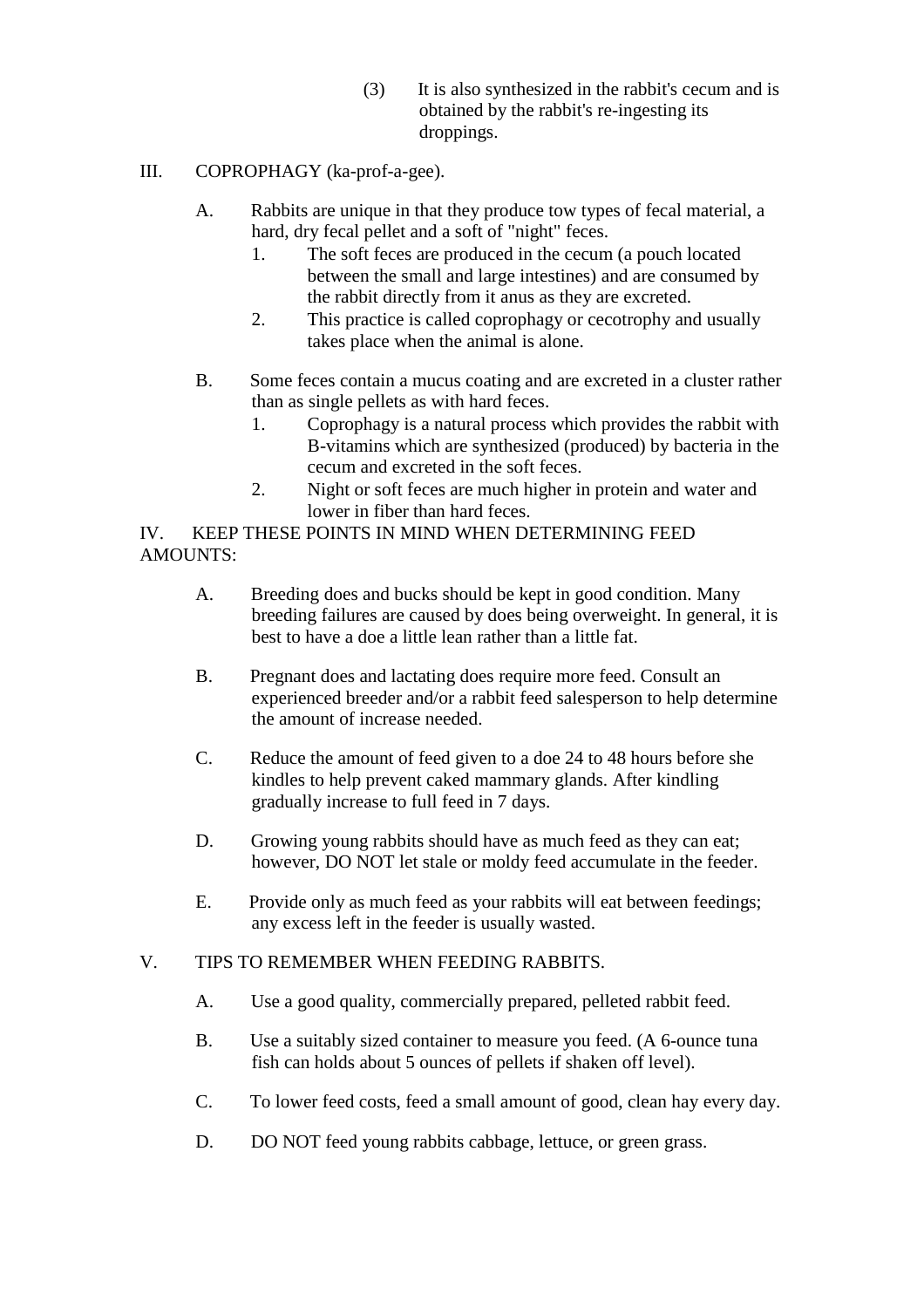# **RABBIT NUTRITION**

They are not rodents, but are included in a family called Lagomorphs. They are strict herbivores and have continually growing incisors and molars that are designed to tear and macerate very tough leafy foods. The teeth rub against each other and are worn down by the action of eating. Rabbits require a large ercentage of fiber in their diet to maintain normal gastrointestinal motility. Rabbits are monogastric animals with enlarged caeca. They are medium sized hopping mammals with long legs, long ears and short tails. Rabbits are mainly reared fort their meat and fur. Rabbit meat is normally regarded as a white meat. Rabbits kept as a source of meat and/or a source of income. The nutrition of rabbit is an important aspect of production. Rabbit is also a small non-ruminant herbivore with an enlarged hind gut. It is a monogastric or single stomachs animal.

The digestive system consist of :

- Mouth & teeth.
- stomach & small intestine
- Caeca & large intenstine

### **The Mouth and rabbit's teeth.**

Digestion begins in the mouth, where food is mashed up by the teeth and mixed with saliva. Enzymes in the saliva begin the process of breaking down food into pieces small enough to move into the blood. When food is broken up and moist, the rabbit swallows and the food enters the stomach.

| Dental formula $1:2/1$ C 0/0 |  | pm 3/2                   | $m \frac{3}{3}$ |
|------------------------------|--|--------------------------|-----------------|
|                              |  | Incisors canine premolar | molars.         |
| Total number of teeth is 28. |  |                          |                 |

The mouth part of rabbit is adapted for cutting and chewing. The incisors are for cutting. The front surface of the incisors has a thick layer of enamel which formes a sharp edge at the cutting point of the teeth.

The incisors are open rooted, meaning that they continue to groow thru out the rabbit's life as they worn down by chewing. Premolars of mortars are for grinding.

### **Stomach AND Small intensive.**

The stomach of rabbit weights about 20g and the contents weight about  $90 - 100$ g. The pH is between 1.5 and 2.0. The food in the stomach is exposed to acidity and some enzyme digestion begins. The weak muscular contractions in the stomach push the ingested feed into the first loop of the small intestine. The small intestine is about  $310 - 350$  am long and has a weight of about  $60 + 3$  g. The contents of small intestine ranges between 18-42 g depend of on diet density and bulkiness. The pH of small intestine is 7.2 or slight alkaline. The first loop of the small intestine is called duodenum, Here the ingesta is bath in bile which is released into the GIT via bile duct. The bile is produced in the liner and is stored in the gall bladder. Next to the duodenum is the pancreatic loop which produces pancreas via the pancreatic duct. In the stomach the food is mixed with stomach acid and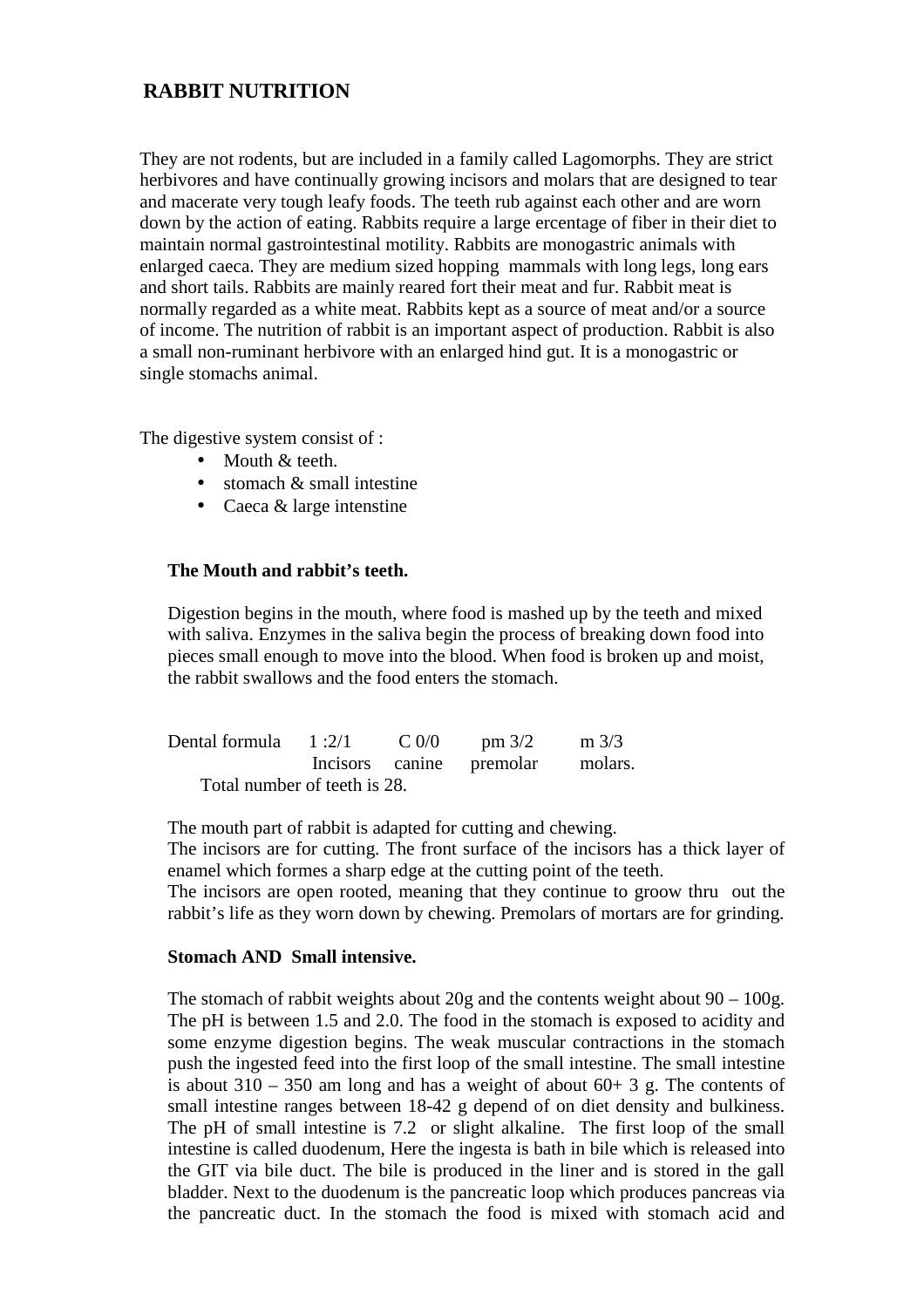different enzymes continue the process of digestion. Once food has been broken into even smaller pieces by the stomach, it moves into the small intestine. Small water-soluble nutrients such as sugars, amino and nucleic acids, and non water soluble fats are absorbed in this region. Larger indigestible molecules such as fiber are passed into the large intestine. Once in the large intestine the material is sorted by size. Smaller fragments are moved backwards into the cecum for use by the cecal bacteria. Larger fiber fragments are passed to the large intestine and then excreted as fecal pellets.

### **Caecum and large intensive**

Rabbits are referred to as hind  $-$  gut fermenter that is feed is broken down by bacteria at the end of the digestive system. The major site of breakdown in the caecum. The ceacum is between small and large intensives and is about 45cm long, 25-30g in weight while the content vary between 120-140g. The pH is 6.0. The caecum has absorbing and secretory cell. Its end there is a small closed sac called appendix. A rabbit's cecum maintains a delicate mix of protozoa, yeast and *good bacteria*, which is crucial to keeping your rabbit healthy. If something upsets the delicate bacterial balance (such as stress; some oral antibiotics such as penicillin & related drugs; a high fat, low fiber diet; too many carbohydrates, etc.), *bad bacteria* will begin to grow. These bad bacteria produce toxins that can be harmful or fatal to your rabbit. On the other hand, the products of *good* cecal fermentation are crucial to healthy gut flora, because they break down, or "ferment" the fiber the rabbit cannot digest.through coprophagy, the oral reingestion of the cecal pellets produced by this fermentation process, the rabbit can absorb by normal digestion the special nutrients and vitamins contained in the cecal pellets.

The bacteria use the energy generated during fermentation to grow. By products of fermentation include VFA like acetic acid of monophonic butyric acid, bacteria, B. vitamins, gas like methane, bacteria protein and essential amino acids, all of which can be used by the rabbit. Volatile fatty acids are absorbed directly into the bloodstream through the lining of the cecum and provide approximately 30% of the energy required by the animal. Nutrients that cannot be absorbed directly into the bloodstream pass through the large intestine and are excreted as "cecal pellets" Cecal pellets are different from the round rabbit droppings that are left in the litterbox, they are soft, grapelike clusters that have a distinctive smell

The content of the caecum are digest a, VFA like acetic acid of monophonic butyric acid, bacteria, B. vitamins, gas like methane. Bacteria in the caecum cause fermentation are digesta to produce B-vits, e.g. thiamine bacteria protein and gases.

Note: That when a rabbit is treated with anti biotic for a bacterial diseases, the cercal bacteria may also be killed. The often lead to disturbances in the digestive system. Water is reabsorbed throughout the caecum of large intensive. This result in relatively hard, dry facial pellets.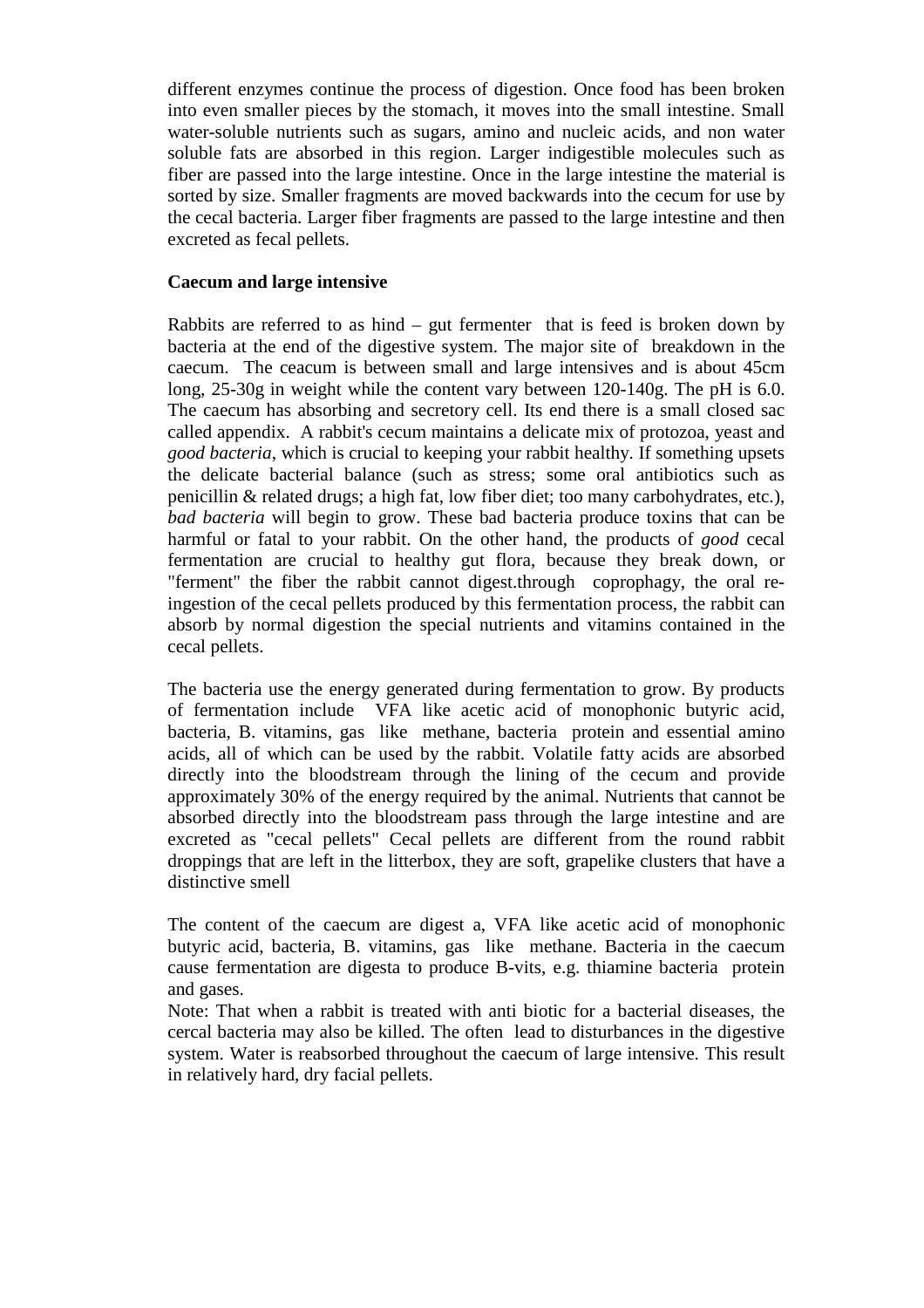### **Digestive tract and caecotrophy**

**.** 

Feed eaten by the rabbit quickly reaches the stomach. There it finds an acid environment. It remains in the stomach for a few hours (three to six), undergoing little chemical change. The contents of the stomach are gradually "injected" into the small intestine in short bursts, by strong stomach contractions. As the contents enter the small intestine they are diluted by the flow of bile, the first intestinal secretions and finally the pancreatic juice.

After enzymatic action from these last two secretions the elements that can easily be broken down are freed and pass through the intestinal wall to be carried by the blood to the cells. The particles that are not broken down after a total stay of about one and a half hours in the small intestine enter the caecum. There they have to stay for a certain time, from two to 12 hours, while they are attacked by bacterial enzymes. Elements which can be broken down by this new attack (mainly volatile fatty acids) are freed and in turn pass through the wall of the digestive tract and into the bloodstream.



 *The digestive system of the rabbit* 

The contents of the caecum are then evacuated into the colon. Approximately half consists of both large and small food particles not already broken down, while the other half consists of bacteria that have developed in the caecum, fed on matter from the small intestine.

So far, the functioning of the rabbit's digestive tract is virtually the same as that of other monogastric animals. Its uniqueness lies in the dual function of the proximal colon. If the caecum contents enter the colon in the early part of the morning they undergo few biochemical changes. The colon wall secretes a mucus which gradually envelops the pellets formed by the wall contractions. These pellets gather in elongated clusters and are called soft or night pellets (more scientifically, caecotrophes). If the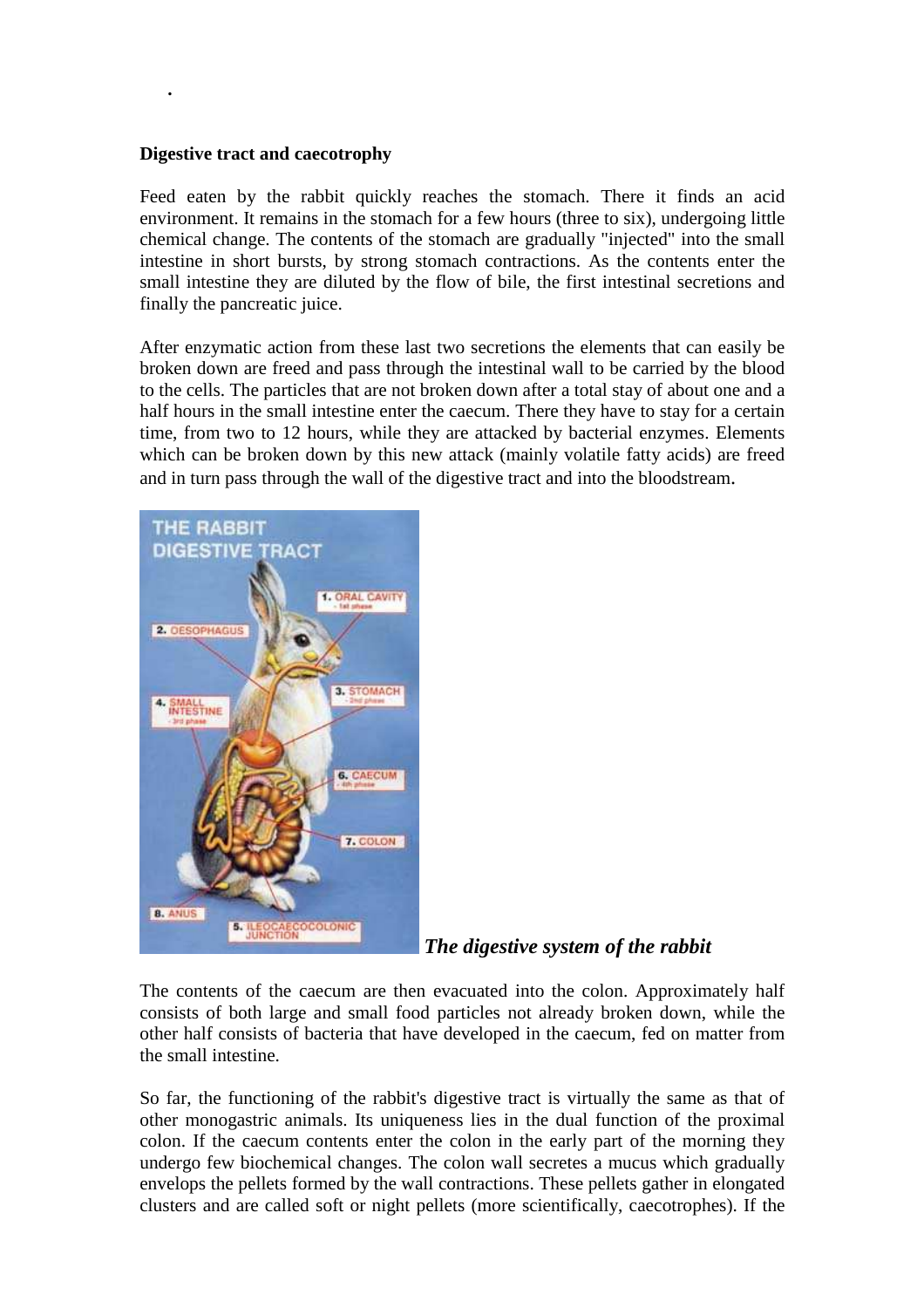caecal contents enter the colon at another time of day the reaction of the proximal colon is entirely different.

Successive waves of contractions in alternating directions begin to act; the first to evacuate the contents normally and the second to push them back into the caecum. Under the varying pressure and rhythm of these contractions the contents are squeezed like a sponge. Most of the liquid part, containing soluble products and small particles of less than 0.1 mm, is forced back into the caecum. The solid part, containing mainly large particles over 0.3 mm long, forms hard pellets which are then expelled. In fact, as a result of this dual action, the colon produces two types of excrement: hard and soft. Table 14 shows the chemical composition of these pellets.

The hard pellets are expelled, but the soft pellets are recovered by the rabbit directly upon being expelled from the anus. To do this the rabbit twists itself round, sucks in the soft faeces as they emerge from the anus, then swallows without chewing them. The rabbit can retrieve the soft pellets easily, even from a mesh floor. By the end of the morning there are large numbers of these pellets inside the stomach, where they may comprise three quarters of the total contents.

From then on the soft pellets follow the same digestive process as normal feed. Considering the fact that some parts of the intake may be recycled once, twice and even three or four times, and depending on the type of feed, the rabbit's digestive process lasts from 18 to 30 hours in all, averaging 20 hours.

The soft pellets consist half of imperfectly broken-down food residues and what is left of the gastric secretions and half of bacteria. The latter contain an appreciable amount of high-value proteins and water-soluble vitamins. The practice of caecotrophy therefore has a certain nutritional value.

The composition of the soft pellets and the quantity expelled daily are relatively independent of the type of feed ingested, since the bacteria remain constant. In particular, the amount of dry matter recycled daily through caecotrophy is independent of the fibre content of the feed (Table 7-15). The higher the crude content of the feed and/or the coarser the particles, the sooner it passes through the digestive tract.

On the other hand, this particular function requires roughage. If the feed contains few large particles and/or it is highly digestible, most of the caecal contents are pushed back to the caecum and lose elements which nourish the "normal" bacteria living in the caecum. This would appear to increase the risk of undesirable bacteria developing in this impoverished environment, some of which might be harmful.

It is thus advisable to include a minimum of roughage in the feed, enabling the rabbit's digestive process to be completed fairly rapidly. In theory, roughage is provided by the crude-fibre content of the feed, as this is normally rather hard to digest. However, certain fibre sources (beetroot pulp, fruit pulp in general) are highly digestible (digestibility of crude fibre varies from 60 to 80 percent). Recommendations now made on quantities of indigestible crude fibre to be fed are therefore given below. Table 16 gives the chemical composition of various raw materials which can be fed to rabbits.

Caecotrophy regulation depends on the integrity of the digestive flora and is governed by intake rate. Experiments have shown that caecotrophy starts eight to 12 hours after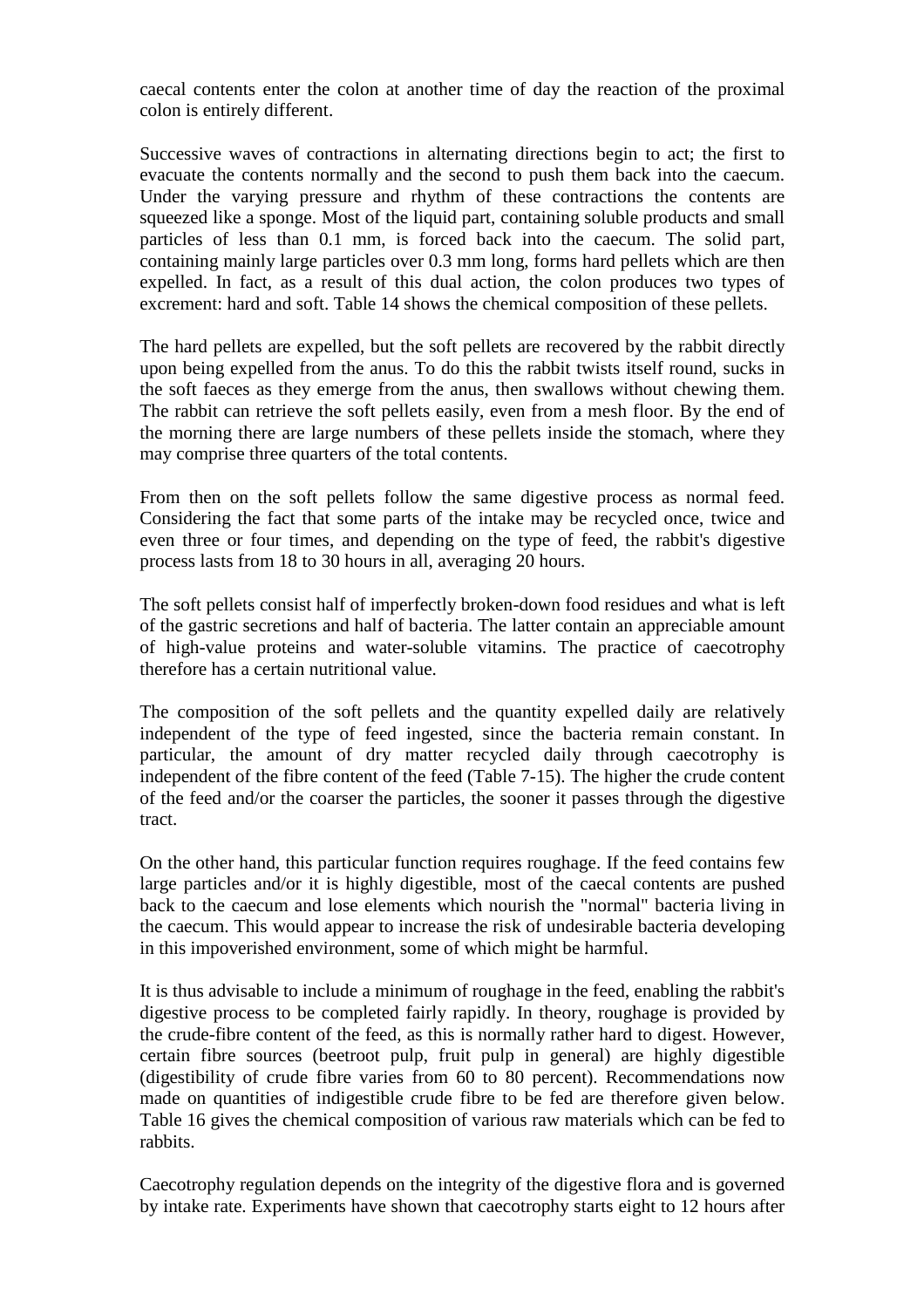the feeding of rationed animals, or after the intake peak of animals fed ad lib. In the latter case, the intake rate and hence the function of caecotrophy are governed by the light regime to which the animals are subjected.

Caecotrophy also depends on internal regulatory processes as yet not understood. In particular, the removal of the adrenals halts caecotrophy. Cortisone injections of animals without adrenals causes the resumption of normal behaviour. The digestive process of the rabbit appears to be highly dependent on adrenalin secretions. Hypersecretion associated with stress slows down digestive activity and entails a high risk of digestive ailments.

|                       | <b>Hard pellets</b>        |              | Soft pellets |              |
|-----------------------|----------------------------|--------------|--------------|--------------|
| <b>Components</b>     | Average                    | Range        | Average      | Range        |
|                       | (Percentage)               |              |              |              |
| Moisture              | 41.7                       | $34 - 52$    | 72.9         | 63-82        |
| Dry matter            | 58.3                       | 48-66        | 27.1         | 18-37        |
|                       | (Percentage of dry matter) |              |              |              |
| Proteins              | 13.1                       | $9 - 25$     | 29.5         | 21-37        |
| Crude fibre           | 37.8                       | $22 - 54$    | 22.0         | 14-33        |
| Fats                  | 2.6                        | $1.3 - 5.3$  | 2.4          | $1.0 - 4.6$  |
| Minerals              | 8.9                        | $3.1 - 14.4$ | 10.8         | $6.4 - 10.8$ |
| Nitrogen-free extract | 37.7                       | 28-49        | 35.1         | 29-43        |

### **Composition of hard and soft faeces: averages and range for ten different feeds**

*Source:* Proto, 1980.

**Intake and excretion of dry matter by growing rabbits eating isonitrogenous feeds containing two levels of straw in place of maize starch**

|                                  | <b>Experimental feeds</b> |                           |  |
|----------------------------------|---------------------------|---------------------------|--|
|                                  | Low fibre content         | <b>High fibre content</b> |  |
| Straw content $(\% )$            |                           |                           |  |
| Crude-fibre content $(\% )$      | 10.8                      | 16.8                      |  |
| Daily dry-matter intake $(g)$    | $60+28$                   | $67 + 28$                 |  |
| Dry matter excreted each day in: |                           |                           |  |
| hard pellets $(g)$               | $20\pm 5$                 | $33\pm8$                  |  |
| soft pellets $(g)$               | $10+4$                    | $10+5$                    |  |

*Source:* C. Dehalle, personal communication, 1979.

*Caecotrophy first starts to function in young rabbits (domesticated or wild) at the age of about three weeks, when they start eating solid feed in addition to mother's milk.*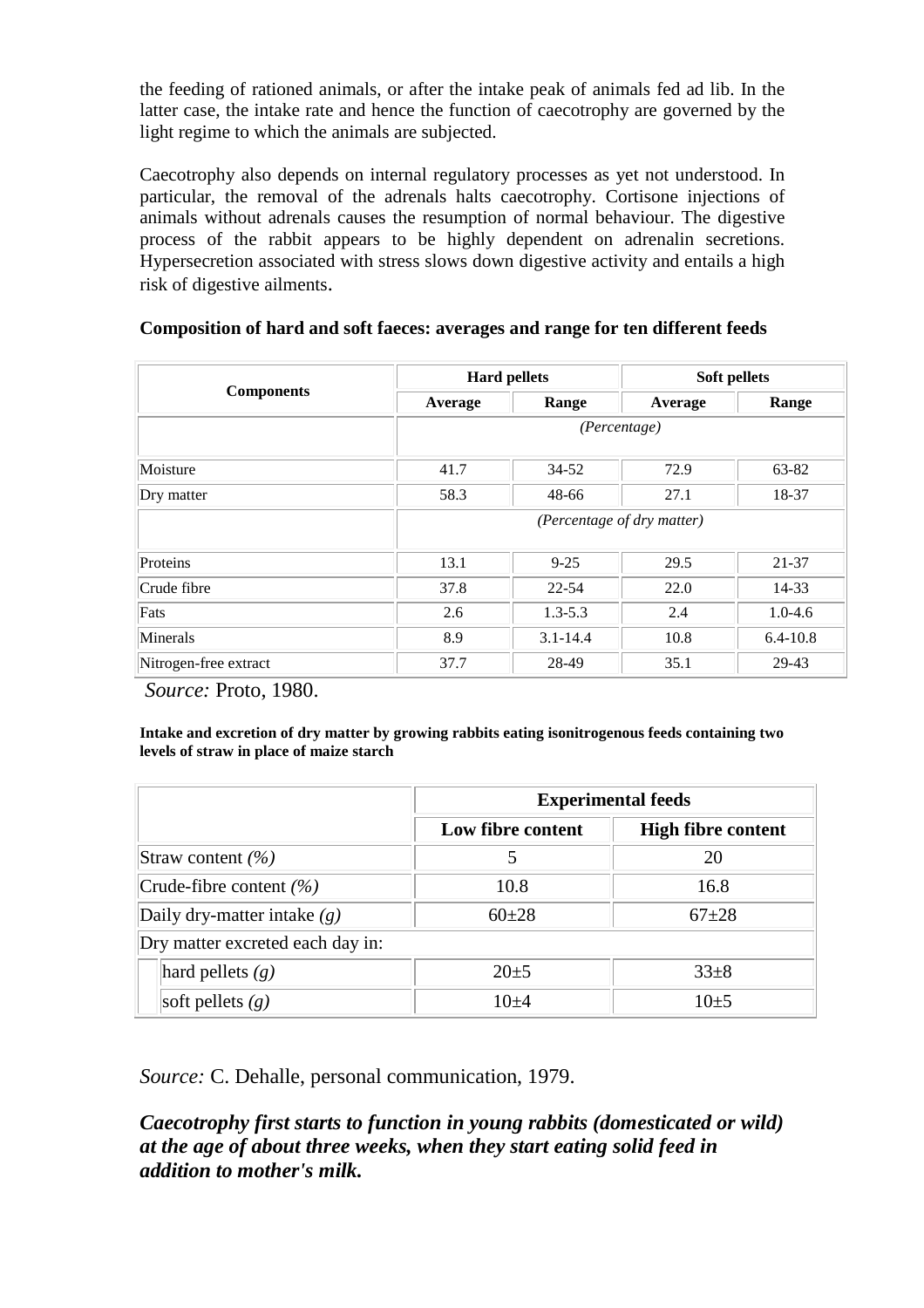# **Feeding behaviour**

Feeding behaviour studies have basically involved rabbits receiving balanced concentrates or fed ad lib on dry feed (cereals, straw, dry forage).

The feeding pattern of newborn rabbits is imposed by the dam. A doe feeds her young only once every 24 hours (although some does will nurse their young twice). Suckling lasts only two or three minutes. If there is not enough milk the young try to feed every time the doe enters the nestbox, but she will hold back her milk. This behaviour signals insufficient milk production in the doe.

From the third week of life the young rabbits begin to move about, taking a few grams of mother's milk and a little drinking water if available. In a few days the intake of solid feed and water will exceed the milk intake. During this period the changes in feeding behaviour are remarkable: the young rabbit goes from a single milk feed a day to a large number of alternating solid and liquid feeds distributed irregularly throughout the day: 25 to 30 solid or liquid meals every 24 hours.

The number of feeds during light periods drops and the morning "feeding rest" tends to lengthen. The feeding habits of wild rabbits are even more nocturnal than those of domesticated rabbits.

### **The Importance of Fiber in rabbit nutrition**

Many different types of microorganisms (bacteria and protozoa) normally live in the rabbit intestine and cecum and aid tremendously in fermentation and digestion of foods. Fiber is required for these microorganisms to function properly and stay in balance. Fiber also stimulates motility of the gastrointestinal tract and helps keep food moving properly so that normal digestion and absorption of nutrients can take place. Without fiber, gut motility slows down, the normal bacterial population is disrupted, and changes in gut pH and fermentation occur. This dangerous cascade of events can lead to indigestion or gut stasis, and can make a rabbit very ill. Rabbits experiencing this type of illness, called ileus, may show a decreased appetite, decreased fecal production, decreased size of fecal balls, softer feces, weight loss, increased gas production, and possibly diarrhea or other lifethreatening disease. Ileus is frequently misdiagnosed as a "hairball" stomach obstruction.

High fiber is also necessary to keep the teeth in normal wear. A rabbit's teeth grow continuously throughout its lifetime. In the absence of a high fiber diet, the teeth tend to overgrow, and complications can result including incisor or molar malocclusion, molar points, or tooth root and facial abscesses. When your rabbit is fed an improper diet that is, one that does not contain an adequate amount of [indigestible] fiber or one that is too high in carbohydrates the Gastro-Intestinal (GI) tract cannot function properly and it begins to shut down, causing various degrees of what is called GI stasis.

### **what is GI stasis ?**

 When the speed with which material moves through the GIT is altered it can affect how quickly the stomach and cecum empty. When this happens we often see a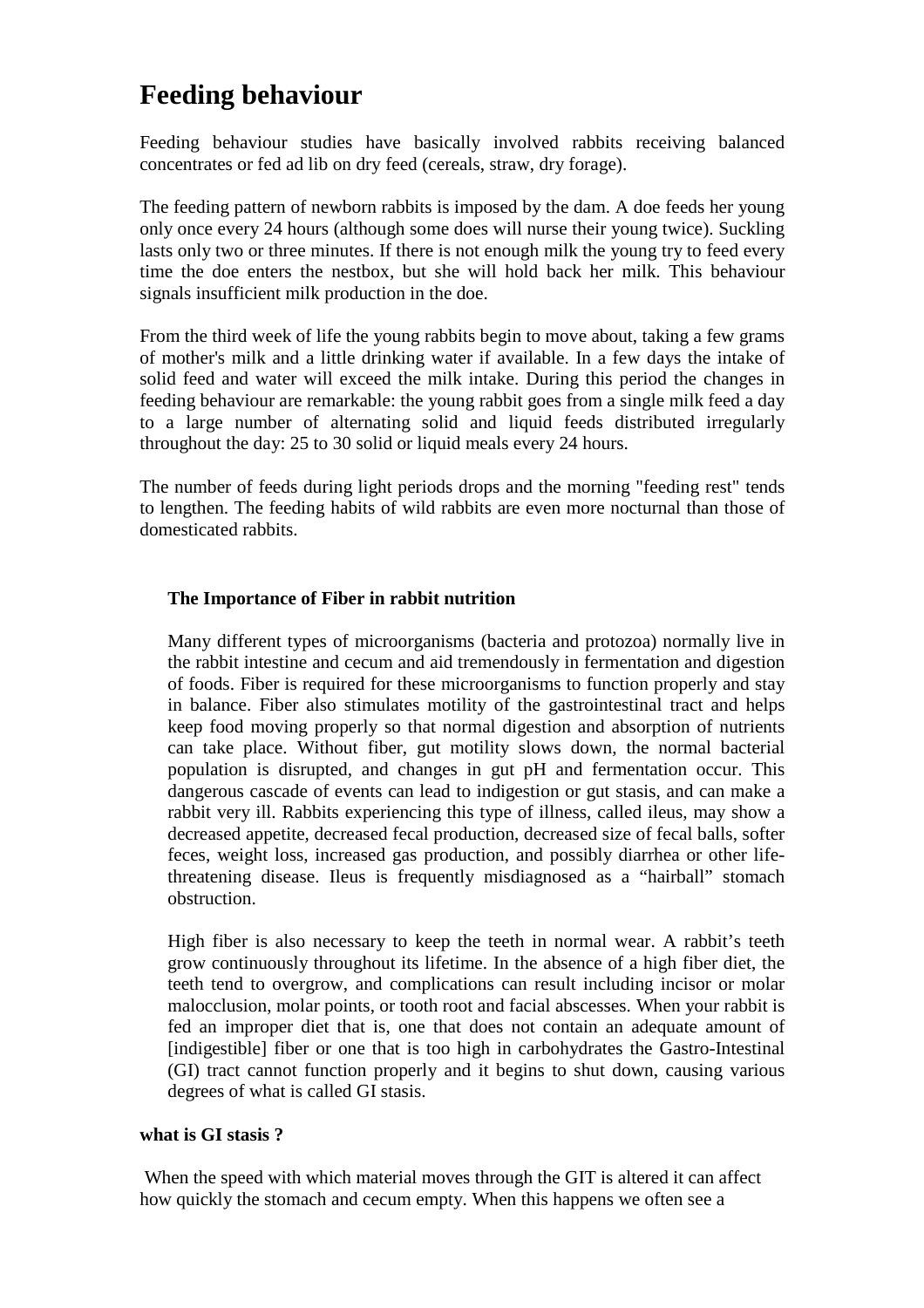dramatic decrease in the rabbit's appetite for both food and water, which only furthers the problem: The body still needs water to function so it takes it from the stomach and cecum, causing the contents of the entire GI tract (food, hair from grooming, etc.) to become further dehydrated and impacted. The bunny is then unable to pass the mass of food/hair in the stomach, feels full, uncomfortable and often gassy (due to the build-up of the bad bacteria in the cecum), which only adds to his "I don't want to eat" mentality! A rabbit in GI stasis will often stop eating, become anorexic and die. When a rabbit dies from GI stasis and its related problems it is most often due to hepatic *lipidosis* or Fatty Liver Disease, which is caused by the toxins produced by the bad bacteria in the cecum.

In most cases, especially those caught early-on by observant owners, GI stasis can be reversed with time, *patience* and good advice from your rabbit vet. But our goal is to prevent it from happening at all.

### **What Causes GI Stasis?**

A rabbit's intestine can become static for a variety of reasons, including

(1) stress (2) dehydration (3) pain from another underlying disorder or illness (such as gas, dental problems, infections, or urinary tract disorders)

(4) an intestinal blockage or (5) insufficient dietary crude fiber. Left untreated, the slowdown or complete cessation of normal intestinal movement (peristalsis) can result in a painful death, in a relatively short period of time.

An intestinal slowdown can cause ingested hair and food to lodge anywhere along the GI tract, creating a potential blockage. Also, because the cecum is not emptying quickly enough, harmful bacteria such as *Clostridium* species (related to the ones that cause botulism and tetanus) can proliferate, their numbers overwhelming those of the normal, beneficial bacteria and fungi in the cecum. Once this overgrowth occurs, gas emitted by the bacteria can cause extreme pain. Some *Clostridium* species also produce potentially deadly toxins. It is the liver's job to detoxify these poisons, at a high cost to that all-important organ. Damage to the liver can be a serious--even lifethreatening--side effect of GI stasis.

# **Rabbits can be fed on four major types of feed**

| 1) Grass                            | 2) Weeds                       |                |                       |
|-------------------------------------|--------------------------------|----------------|-----------------------|
| 3) Leaves                           | 4) Agro-industrial by products |                |                       |
| 5) Concentrates                     |                                |                |                       |
| <b>GRASSES</b>                      |                                |                |                       |
| 1) Elephant grass                   | 2) Spear grass                 |                |                       |
| 3) Guinea grass                     |                                |                |                       |
| <b>WEEDS</b><br>- Tridax procumbens | - Asphilia africana            |                | - Syndrella nodiflora |
| - Milk weed                         | - Talinum triangulare          |                |                       |
| <b>LEAVES</b>                       |                                |                |                       |
| 1) Sweet patoto leaf                | 2) Pawpaw leaf                 | 3) Cowpea leaf | 4) Plantain leaf      |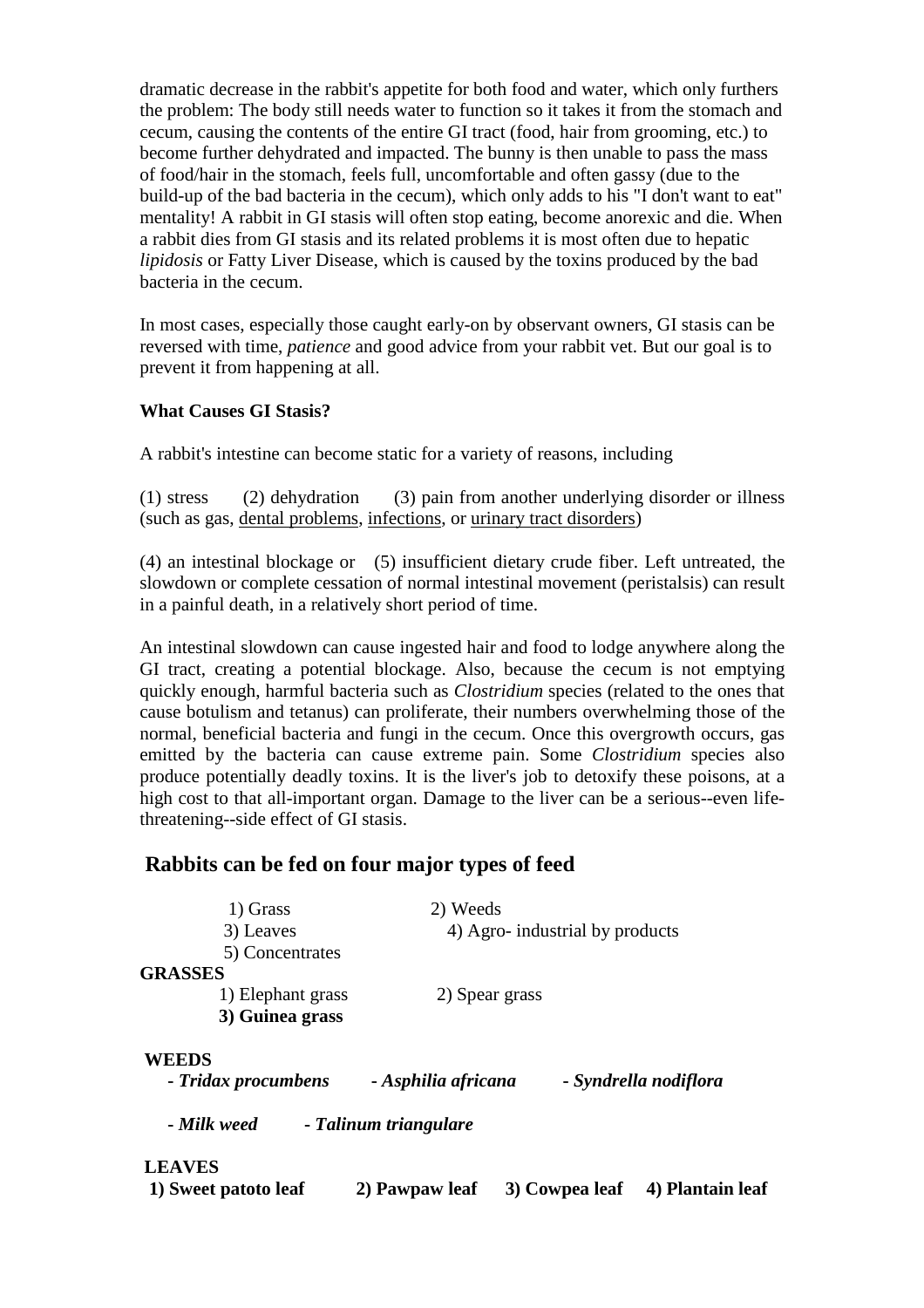#### **AGRO-INDUSTRIAL BY PRODUCT**

- **Maize milling waste** **Ground nut haulms**
	- **Maize chaff** **Rice milling waste**

### **TYPICAL RABBIT CONCENTRATE**

| <b>Ingredients</b>     | <b>%</b> composition |
|------------------------|----------------------|
| <b>Maize</b>           | 45.00                |
| Soya bean meal         | 10.00                |
| <b>Ground nut cake</b> | 10.00                |
| Palm kernel cake       | 10.00                |
| Wheat offal            | 19.50                |
| <b>Bone meal</b>       | 2.00                 |
| <b>Oyster Shell</b>    | 1.50                 |
| <b>Premix</b>          | 0.25                 |
| Salt                   | 0.25                 |
|                        | 100.00               |
| $M.E=2.55 KCAL/G$      |                      |
| $CP = 18\%$            |                      |
| $CF = 15%$             |                      |

### **CONCENTRATE FEEDING IS THE MANAGEMENT OF CHOICE Because -Concentrate feed is in form of mash**

- **-It is easy to serve.**
- **Left over does not stink**
- **It supplied the necessary nutrients**
- **It encourage and maintain sanitation and cleanliness in farm**

**A recommended level of 50-100g concentrates daily depending on age and physiological status Concentrates are supplied in concrete feeders of varying height** 

**-Clean water is supplied in drinkers daily**

**-Wash feeders every other day to prevent mouldiness**

#### **Adaptation of Rabbits to forage based- diets**

 The caecum is the major site of microbial growth and fermentation. So small herbivores like rabbit have evolved a unique digestive strategy that allows them to utilize a forage- based diets. The followings are noted in rabbit:

(i) The digestive system involves selective separation of fibre particles from nonfibre components ( stomach) for fermentation in the caecum.

(ii) The selective separation and excretion of fibre is accomplished by muscular activities of the portioned colon. Fibre particles are less dense than other components of a forage, so they tend to segregate out in solution. The separated fibre particles are moved rapidly by peristaltic action to the colon, forming the faecal pellet ( hard feces)

(iii) Reverse peristalsis moves the non- fibre components (starch, granules, proteins, hides) from the proximal colon to the caecum whore they undergo microbial fermentation. Colon is emptied completely every 24hrs of hard faeces and the soft faeces or chemotropism are excreted. In this process, the caecum contracts to move the caecal content into the proximal colon. Mucus is separated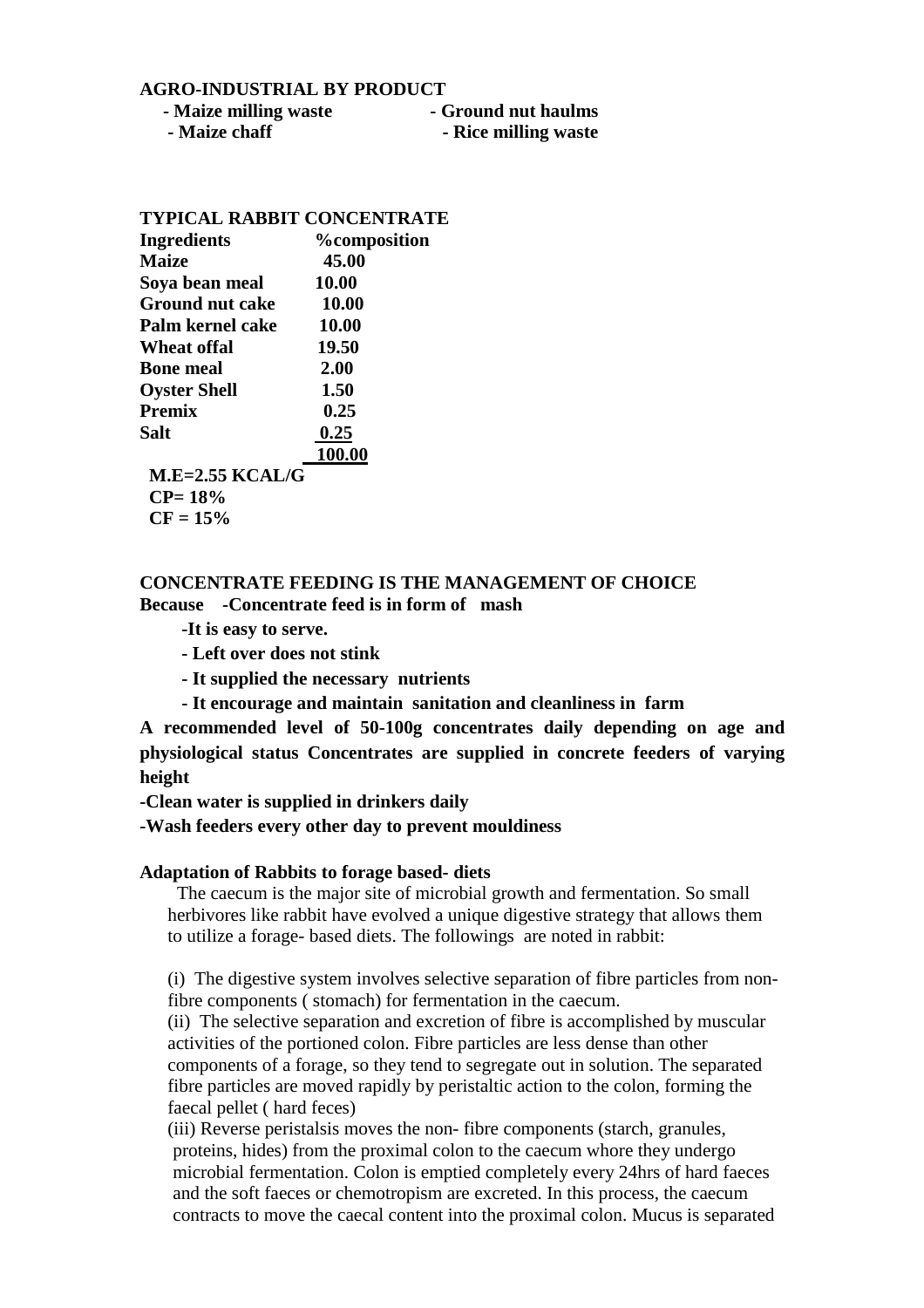by goblets cells into the lining of proximal colon, covered or coated the cecotropes, which resembles grapes in appearance. These are moved true the colon by peristaltic action and are consumed directly from the anus by the animal.

### **PELLETS**

The recommendations for feeding pellets to rabbits have changed dramatically over the past 5-10 years. Pelleted rabbit feed used to be recommended as a complete diet for rabbits with little other supplementation necessary. However, pelleted diets were originally formulated for the rapid growth of the meat, fur production, or laboratory rabbit. Most of these rabbits were not meant to live out their full life span. The breeding rabbit, with an average life span of 5 to 10 years, needs a balanced, lowenergy, consistent diet with plenty of fiber primarily in the form of hay. Pelleted diets are typically made up of chopped, compressed hay, various grains, molasses, and other added nutrients. Grains can be quite high in calories (starches and fats) and lower in fiber than hay, and disrupt the microbial balance when eaten in significant quantities. The hay in pellets is chopped, compressed, and heated, and thereby loses a lot of its fiber quality. A high-quality pellet should be chosen that contains over 20% fiber and less than 16% protein. Avoid pellet mixes that contain too much seeds or grains such as corn .

Feeding a high quality diet comprised of hay, fresh vegetables, and limited quantities of pellets is key to optimal rabbit health and good preventative medicine. Many common diseases of rabbits are related to improper nutrition and can be prevented by learning about their nutritional requirements, consistency in the diet, and maintenance on a well-balanced high-fiber ration.

# **Nutrient Requirement of Rabbits**

# **Carbohydrates**

Carbohydrates provide energy for the rabbit.

### *Types*

• Simple sugars (a.k.a. monosaccharides):

glucose, fructose (fruit sugar), corn syrup, high fructose corn syrup, dextrose

• Complex sugars (a.k.a. polysaccharides):

starch

### *Source*

- Grains Concentrated Starch
- Pellets Concentrated Starch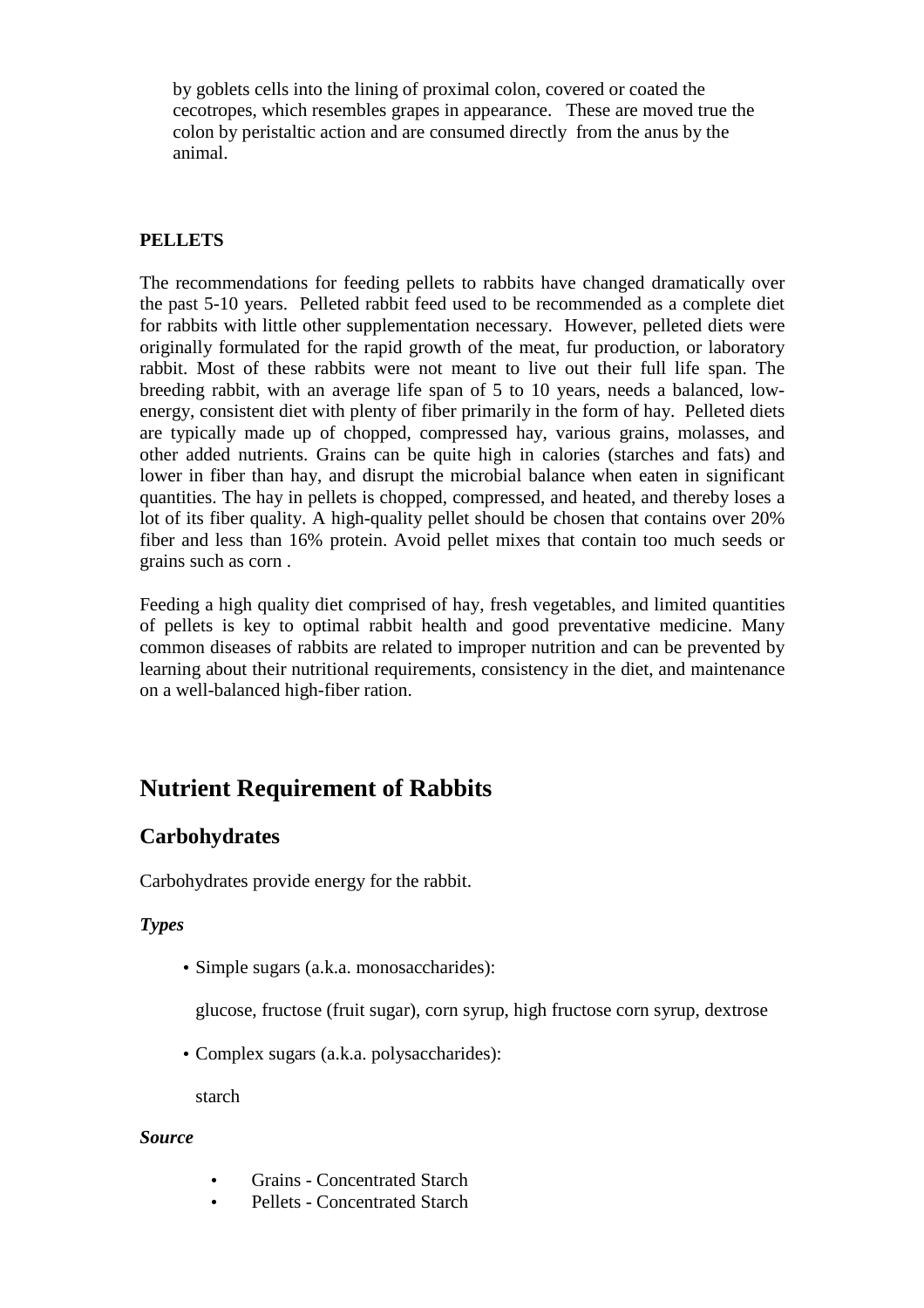• Fruit - Fructose

### *Needs*

Carbohydrates are the primary energy source in the rabbit's diet. Therefore, the rabbit's need for carbohydrate is dictated by their energy level. Rabbits with higher energy demands, such as nursing mothers, growing bunnies, rabbits with some types of cancer, and those on certain drugs, may require more carbohydrates in the diet. Spaying and neutering decreases the need for energy and intake should be modified accordingly.

## *Dangers*

Too much starch or sugar can contribute to obesity because the rabbit will convert the excess energy to fat. Enterotoxemia can be caused by too much carbohydrate in the diet. This is because the excess carbohydrate travels to the cecum where the extra energy can cause the wrong populations of bacteria to grow and produce toxins.

# **Fiber**

## *Function*

- Drives digesting food through the digestive tract (breaks digested food/feces into smaller masses)
- Is the best source of energy for bacteria living in the cecum (eg. fiber is converted into volatile fatty acids)
- Protects against diet induced enterotoxemia (maintains the cecal bacteria balance)
- Protects against GI stasis and helps prevent blockages due to hair
- Adds water and bacterial bulk to the feces (makes defecation easier)
- Helps retain water in the digestive tract.

# **Protein**

### *Function*

Protein is essential to make a bunny.

- Proteins help make bone and muscle and fur, they also are responsible for turning food into energy.
- Proteins are important for the proper functioning of the cecal bacteria

### **Fats**

### *Function*

- Provide energy
- Facilitate absorption of fat soluble vitamins

### *Source*

• Grains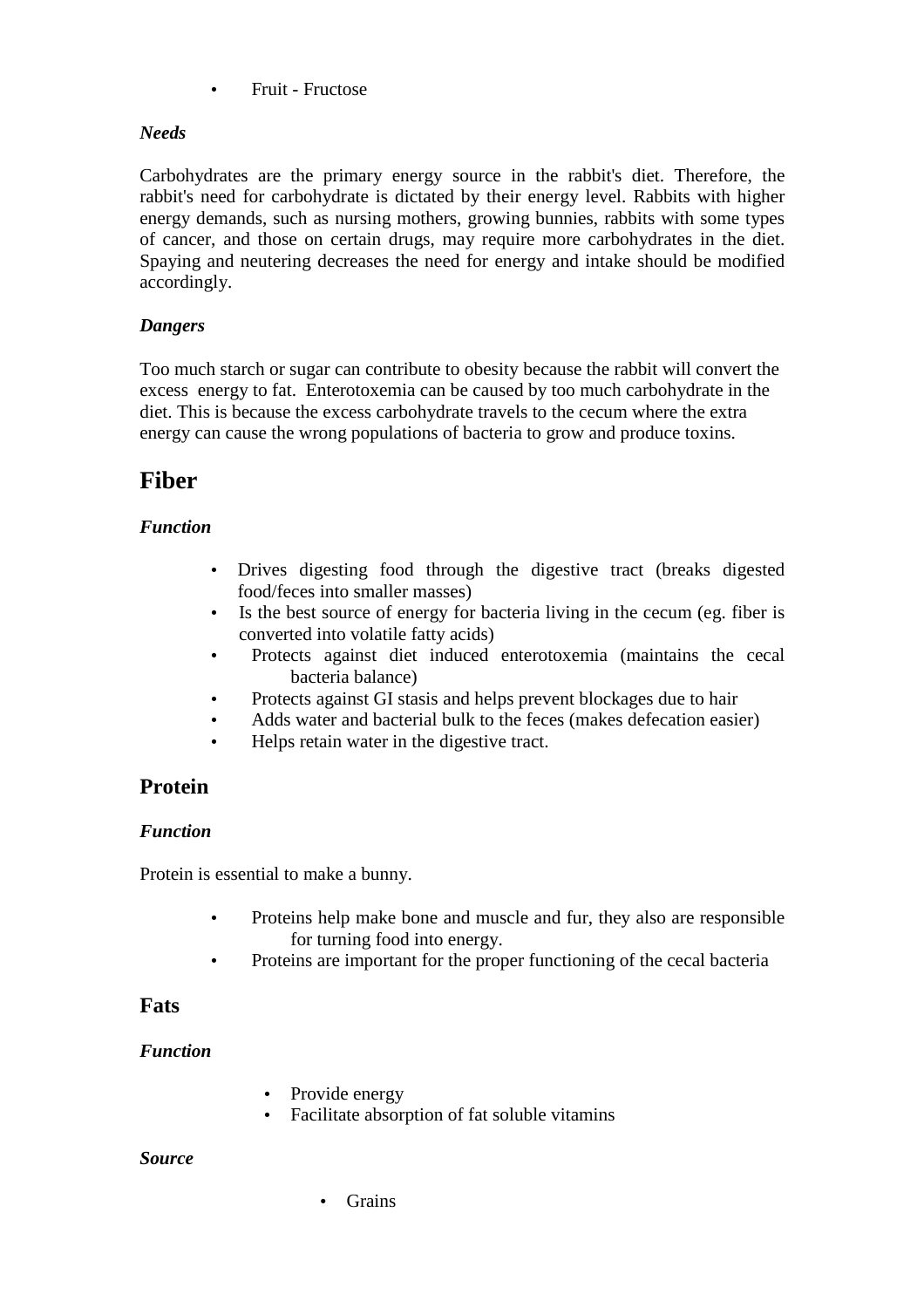- Nuts
- Pellets
- Oils (flax seed oils and vegetable oils)

*Needs* 

- Rabbits require approximately 1-1.5% of the total caloric intake to be fats.
- There is also a requirement for essential fatty acids, linoleic and linolenic acids.
- Eicosanoid hormones are essential for blood pressure control, blood clotting, muscle contractions and memory. Precursors for these hormones (omega 3 and omega 6 fatty acids) are essential and must be supplied by the diet.

# **Vitamins**

### *Function*

- Are important to help release energy from food and energy stores
- Act as hormones to regulate metabolism
- Act as antioxidants to prevent cellular damage

### *Source*

- The water soluble vitamins and vitamin K are synthesized by the cecal bacteria and obtained by coprophagy.
- Carotenes (plant pigments) are converted to Vitamin A in animal tissues.
- Pre-vitamin D is found in sun-dried hay and can be synthesized by the skin after exposure to UV light.
- Vitamin E is found in vegetable oils and cereal grains.

### *Needs*

- Rabbits do have an absolute requirement for all the vitamins except C.
- However, the vitamin K and the B-vitamins are provided by the cecal bacteria and therefore may not need further supplementation until the cecum is disturbed or the cecal pellets are not consumed.
- Rabbits receiving pellets as part of the diet should be receiving sufficient amounts of vitamins D, A, and E. For rabbits receiving no pellets, it is possible that D and E would become deficient after a long time (many years). Carrots, of course, are rich in vitamin A.
- Extreme excesses of Vitamin C can cause kidney damage.
- Excess vitamin D can cause calcium deposits in tissues (joint, kidneys, etc.).
- Excess vitamin A causes neurological and skin damage.